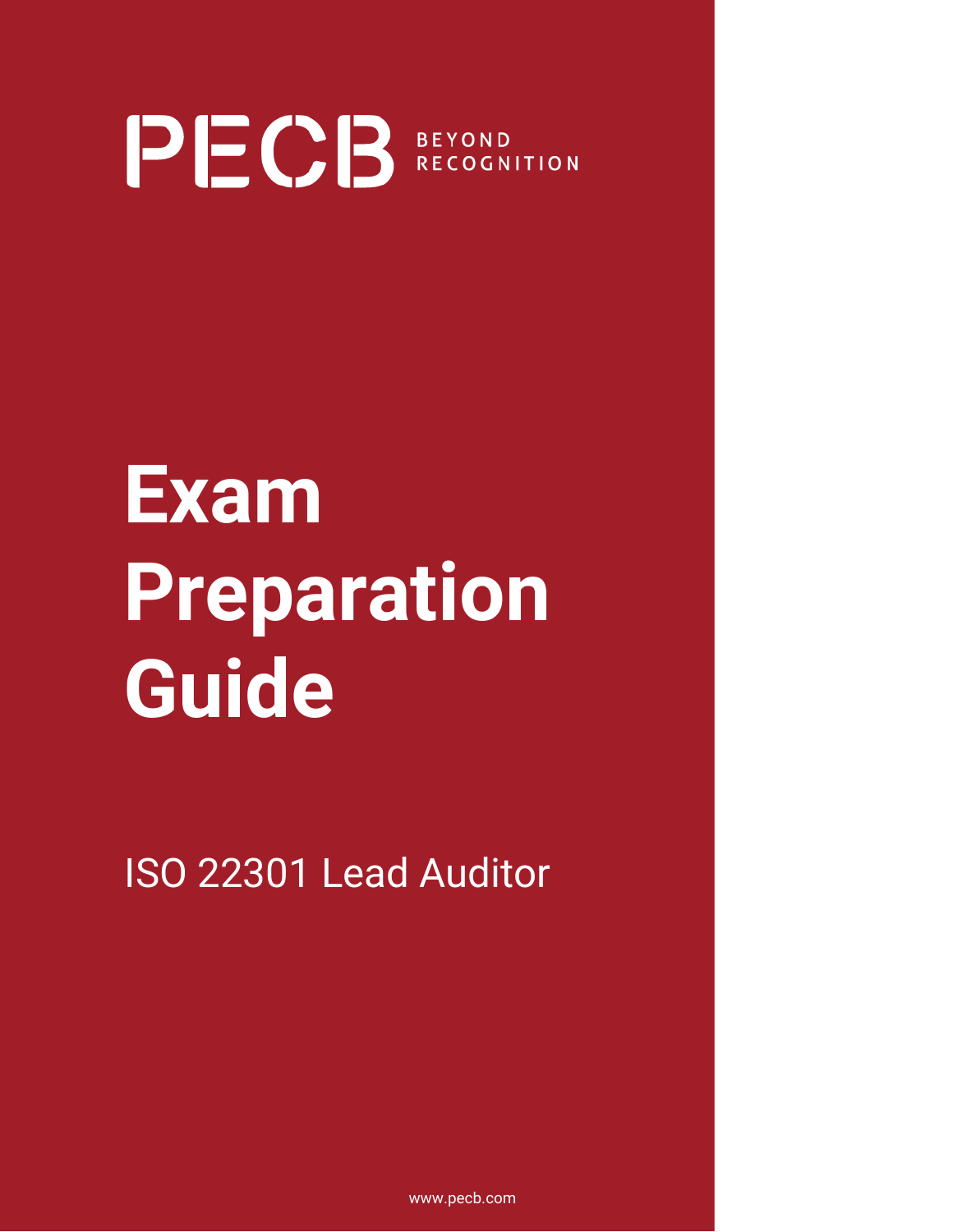#### **General**

The objective of the "PECB Certified ISO 22301 Lead Auditor" exam is to ensure that the candidate has the necessary competence to: perform a business continuity management system (BCMS) audit in compliance with the ISO 22301 standard requirements; manage an audit team by applying widely recognized audit principles, procedures, and techniques; and, lastly, plan and carry out internal and external audits as per the guidelines of ISO 19011 and in compliance with the ISO/IEC 17021-1 certification processes.

#### **The ISO 22301 Lead Auditor exam is intended for:**

- Auditors seeking to perform and lead business continuity management system (BCMS) audits
- Managers or consultants seeking to master the business continuity management system audit process
- Individuals responsible to maintain conformity with the BCMS requirements in an organization
- Members of business continuity team
- Internal auditors
- Individuals tasked with improving their organization's business continuity effectiveness
- Technical experts seeking to prepare for a business continuity management system audit
- Expert advisors in business continuity management

#### **The exam covers the following competency domains:**

- **Domain 1:** Fundamental principles and concepts of a business continuity management system (BCMS)
- **Domain 2:** Business continuity management system (BCMS)
- **Domain 3:** Fundamental audit concepts and principles
- **Domain 4:** Preparing an ISO 22301 audit
- **Domain 5:** Conducting an ISO 22301 audit
- **Domain 6:** Closing an ISO 22301 audit
- **Domain 7:** Managing an ISO 22301 audit program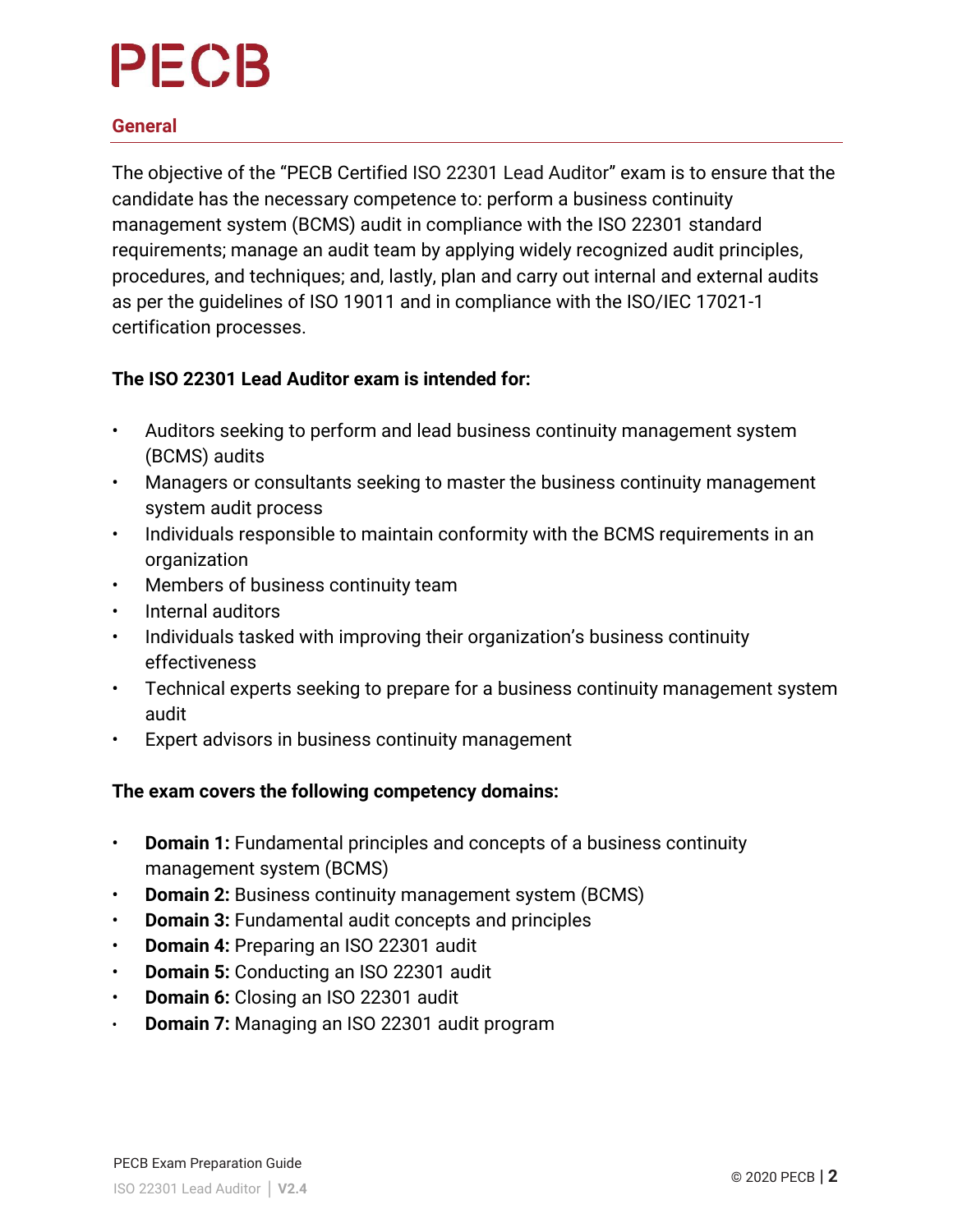The content of the exam is divided as follows:

### **Domain 1: Fundamental principles and concepts of a business continuity management system (BCMS)**

**Main objective:** Ensure that the candidate understands and is able to interpret ISO 22301 principles and concepts

|    | <b>Competencies</b>                                                                 | <b>Knowledge statements</b> |                                                                                                  |  |  |
|----|-------------------------------------------------------------------------------------|-----------------------------|--------------------------------------------------------------------------------------------------|--|--|
| 1. | Ability to explain what ISO does and the key<br>principles in standard development  | 1.                          | Knowledge of management system standards<br>and integrated management systems                    |  |  |
| 2. | Ability to distinguish between various ISO<br>management system standards           | 2.                          | Knowledge of various standards that are part<br>of the ISO 22301 family of standards             |  |  |
| 3. | Ability to explain what an integrated                                               | 3.                          | Knowledge of the scope of ISO 22301                                                              |  |  |
|    | management system is and how it can help<br>an organization                         | 4.                          | Knowledge of the benefits of implementing a<br>BCMS based on ISO 22301                           |  |  |
| 4. | Ability to evaluate the applicability of ISO                                        | 5.                          | Knowledge of management system                                                                   |  |  |
| 5. | 22301 requirements to an organization<br>Ability to explain the advantages of       |                             | certification process for an organization, from<br>the implementation phase to the obtainment of |  |  |
|    | implementing a BCMS based on ISO 22301                                              |                             | the certification                                                                                |  |  |
| 6. | Ability to describe the management system<br>certification process                  | 6.                          | Knowledge of the main terms and definitions<br>of ISO 22301                                      |  |  |
| 7. | Ability to explain and illustrate the main                                          | 7.                          | Knowledge of the business continuity                                                             |  |  |
| 8. | terms and definitions of ISO 22301<br>Ability to illustrate the correlation between |                             | performance approach, as described in ISO<br>22301                                               |  |  |
|    | Plan-Do-Check-Act (PDCA) cycle and the                                              | 8.                          | Knowledge of Plan-Do-Check-Act (PDCA) cycle                                                      |  |  |
|    | main clauses of ISO 22301                                                           |                             | and its application in ISO 22301                                                                 |  |  |
|    |                                                                                     |                             |                                                                                                  |  |  |
|    |                                                                                     |                             |                                                                                                  |  |  |
|    |                                                                                     |                             |                                                                                                  |  |  |
|    |                                                                                     |                             |                                                                                                  |  |  |
|    |                                                                                     |                             |                                                                                                  |  |  |
|    |                                                                                     |                             |                                                                                                  |  |  |
|    |                                                                                     |                             |                                                                                                  |  |  |
|    |                                                                                     |                             |                                                                                                  |  |  |
|    |                                                                                     |                             |                                                                                                  |  |  |
|    |                                                                                     |                             |                                                                                                  |  |  |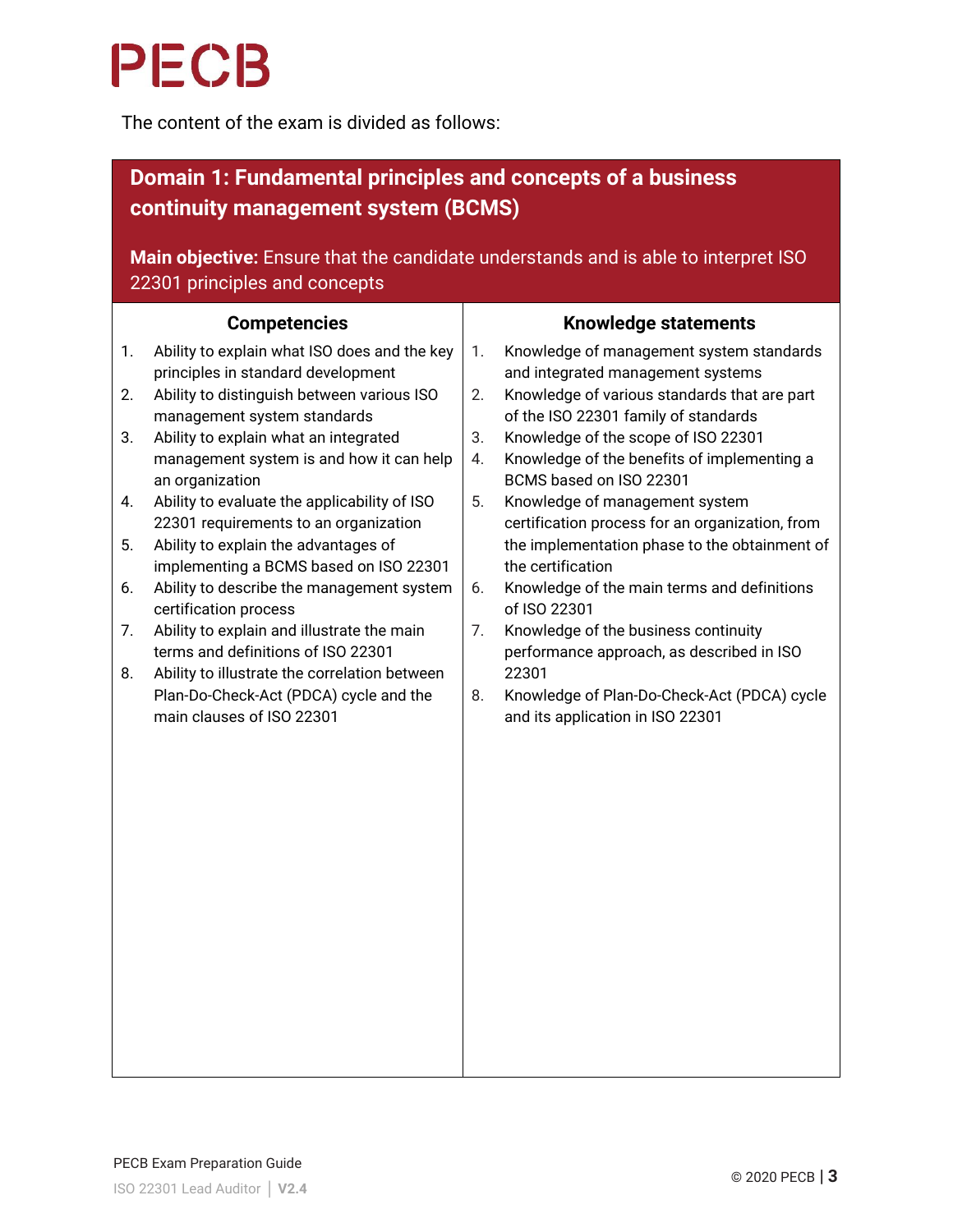### **Domain 2: Business continuity management system (BCMS)**

**Main objective:** Ensure that the candidate understands, is able to interpret, and identify the requirements for a business continuity management system based on ISO 22301

|    | <b>Competencies</b>                                                                                                                                                                        |    | <b>Knowledge statements</b>                                                                                                    |
|----|--------------------------------------------------------------------------------------------------------------------------------------------------------------------------------------------|----|--------------------------------------------------------------------------------------------------------------------------------|
| 1. | Ability to interpret the requirements of ISO<br>22301 in the specific context of an<br>organization                                                                                        | 1. | Knowledge of the requirements of ISO 22301<br>for establishing, implementing, maintaining,<br>and continually improving a BCMS |
| 2. | Ability to interpret the standard's<br>requirements for the top management of<br>the organization, and their role and<br>engagement before, during, and after the<br>establishment of BCMS | 2. | Thorough knowledge of the ISO 22301<br>requirements $-$ clauses 4 to 10                                                        |
| 3. | Ability to describe the process and<br>requirements for setting strategy<br>objectives and establishing guiding<br>principles                                                              |    |                                                                                                                                |
| 4. | Ability to explain the standard's<br>requirements relating to the resources that<br>need to be provided and BCMS<br>documented information that must be<br>maintained                      |    |                                                                                                                                |
| 5. | Ability to describe the standard's<br>requirements for planning, implementing,<br>and controlling the processes needed to<br>achieve business continuity objectives                        |    |                                                                                                                                |
| 6. | Ability to interpret the standard's<br>requirements on evaluating the<br>effectiveness of BCMS                                                                                             |    |                                                                                                                                |
|    |                                                                                                                                                                                            |    |                                                                                                                                |
|    |                                                                                                                                                                                            |    |                                                                                                                                |
|    |                                                                                                                                                                                            |    |                                                                                                                                |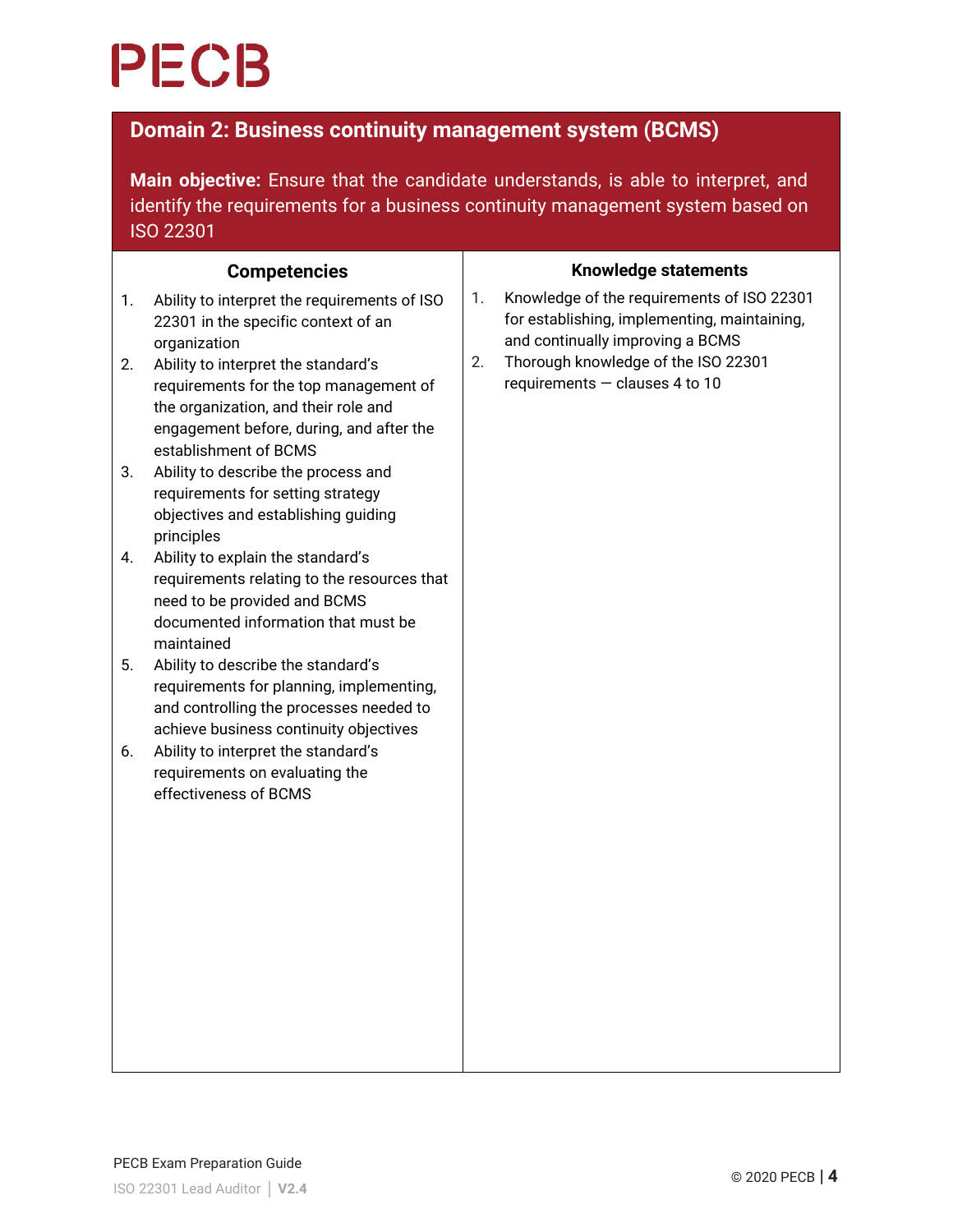### **Domain 3: Fundamental audit concepts and principles**

**Main objective:** Ensure that the candidate understands, is able to interpret, and apply the main concepts and principles related to a BCMS audit

|    | <b>Competencies</b>                                                                                                                       | <b>Knowledge statements</b> |                                                                                                                                  |  |  |
|----|-------------------------------------------------------------------------------------------------------------------------------------------|-----------------------------|----------------------------------------------------------------------------------------------------------------------------------|--|--|
| 1. | Ability to understand, explain, and illustrate<br>the application of audit principles in a<br><b>BCMS</b> audit                           | 1.<br>2.                    | Knowledge of the main audit concepts and<br>terminology as described in ISO 19011<br>Knowledge of the differences between first, |  |  |
| 2. | Ability to identify and judge situations that<br>would discredit the professionalism of the<br>auditor and violate PECB Code of Ethics    | 3.                          | second, and third party audits<br>Knowledge of auditing principles: integrity, fair<br>presentation, due professional care,      |  |  |
| 3. | Ability to identify and judge ethical issues<br>considering the obligations related to the<br>audit client, auditee, law enforcement, and | 4.                          | confidentiality, independence, evidence-based<br>approach, and risk-based approach<br>Knowledge of an auditor's responsibilities |  |  |
| 4. | regulatory authorities<br>Ability to explain, illustrate, and apply the<br>audit evidence approach in the BCMS audit                      | 5.<br>6.                    | Knowledge of the requirements originating<br>from PECB Code of Ethics<br>Knowledge of the different types of audit               |  |  |
| 5. | Ability to explain and compare evidence<br>types and their characteristics                                                                |                             | evidence: physical, mathematical, confirmative,<br>technical, analytical, documentary, and verbal                                |  |  |
| 6. | Ability to determine and justify the choice<br>and amount of evidence required in the<br><b>BCMS</b> audit                                | 7.<br>8.                    | Knowledge of the quality of audit evidence and<br>the factors that influence it<br>Knowledge of the risk-based approach to an    |  |  |
| 7. | Ability to determine and evaluate the level<br>of materiality and apply the risk-based<br>approach during the different stages of         |                             | audit and the different types of risks related to<br>audit activities such as inherent risk, control<br>risk, and detection risk |  |  |
| 8. | <b>BCMS</b> audit<br>Ability to judge the appropriate level of                                                                            | 9.                          | Knowledge of the concept of materiality and<br>its application on audits                                                         |  |  |
|    | reasonable assurance needed for<br>verification of compliance                                                                             |                             | 10. Knowledge of the concept of reasonable<br>assurance and its application on a BCMS audit                                      |  |  |
|    |                                                                                                                                           |                             |                                                                                                                                  |  |  |
|    |                                                                                                                                           |                             |                                                                                                                                  |  |  |
|    |                                                                                                                                           |                             |                                                                                                                                  |  |  |
|    |                                                                                                                                           |                             |                                                                                                                                  |  |  |
|    |                                                                                                                                           |                             |                                                                                                                                  |  |  |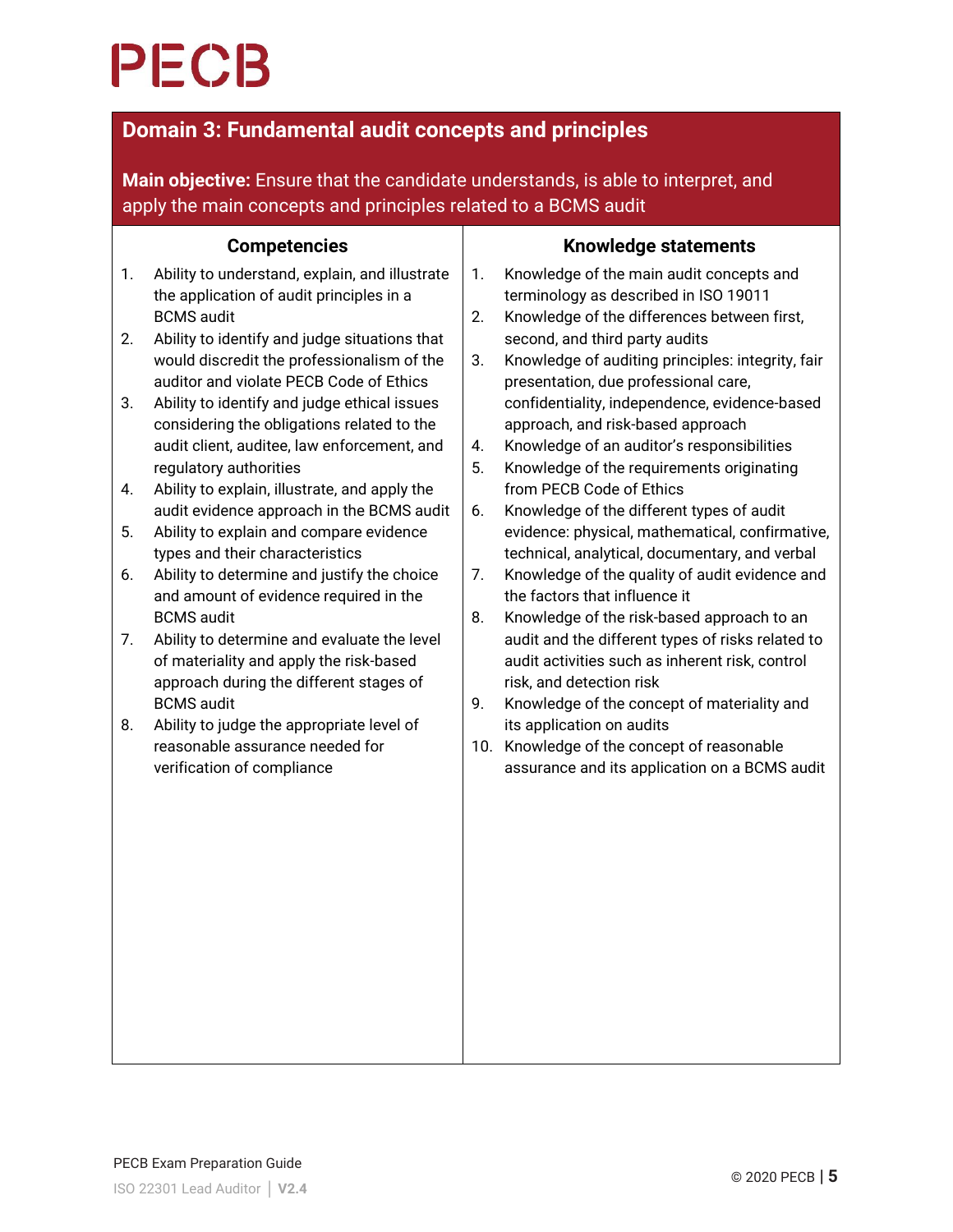### **Domain 4: Preparing an ISO 22301 audit**

### **Main objective:** Ensure that the candidate is able to prepare a BCMS audit

|          | <b>Competencies</b>                                                                                                                       | <b>Knowledge statements</b> |                                                                                                                                                                        |  |  |
|----------|-------------------------------------------------------------------------------------------------------------------------------------------|-----------------------------|------------------------------------------------------------------------------------------------------------------------------------------------------------------------|--|--|
| 1.       | Ability to understand the activities needed<br>for the preparations of a BCMS audit<br>considering the specific context of the<br>auditee | 1.<br>2.                    | Knowledge of the main responsibilities of the<br>audit team leader and other members of the<br>audit team<br>Knowledge of the roles and responsibilities of            |  |  |
| 2.       | Ability to understand and explain the roles<br>and responsibilities of the audit team<br>leader, audit team members, and technical        | 3.                          | technical experts<br>Knowledge of the audit objectives, audit scope,<br>and audit criteria                                                                             |  |  |
| 3.       | experts<br>Ability to determine, evaluate, and confirm<br>the objectives, the criteria, and the scope of<br><b>BCMS</b> audit             | 4.<br>5.                    | Knowledge of the difference between BCMS<br>scope and the audit scope<br>Knowledge of the elements to review during<br>the feasibility study of an audit               |  |  |
| 4.<br>5. | Ability to conduct a feasibility study<br>Ability to explain, illustrate, and define the                                                  | 6.                          | Knowledge of the cultural aspects to consider<br>in an audit                                                                                                           |  |  |
|          | characteristics of the terms of the audit<br>engagement and apply the best practices<br>to establish the initial contact with an          | 7.                          | Knowledge of the characteristics of terms of<br>the audit engagement and the best practices<br>to establish the initial contact with an auditee                        |  |  |
| 6.       | auditee<br>Ability to develop audit working papers and<br>elaborate appropriate audit test plans in<br><b>BCMS</b> audit                  | 8.<br>9.                    | Knowledge of the audit plan preparation<br>procedure<br>Knowledge of the preparation and<br>development of audit working papers<br>10. Knowledge of the advantages and |  |  |
|          |                                                                                                                                           |                             | disadvantages of using audit checklists<br>11. Knowledge of the best practices for the<br>creation of audit test plans                                                 |  |  |
|          |                                                                                                                                           |                             |                                                                                                                                                                        |  |  |
|          |                                                                                                                                           |                             |                                                                                                                                                                        |  |  |
|          |                                                                                                                                           |                             |                                                                                                                                                                        |  |  |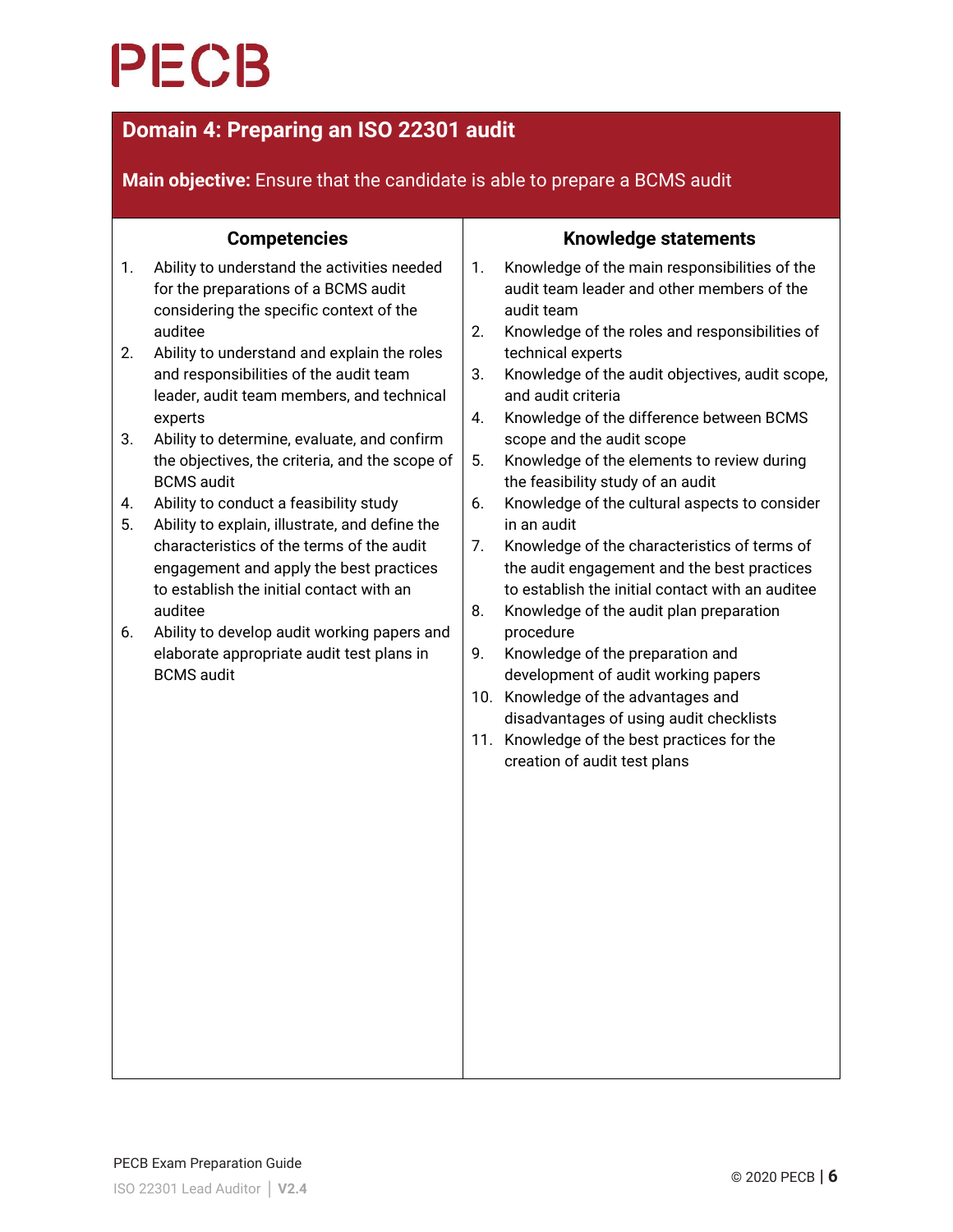### **Domain 5: Conducting an ISO 22301 audit**

### **Main objective:** Ensure that the candidate can efficiently conduct a BCMS audit

| <b>Competencies</b> |                                                                                          |    | <b>Knowledge statements</b>                                                                  |  |  |  |
|---------------------|------------------------------------------------------------------------------------------|----|----------------------------------------------------------------------------------------------|--|--|--|
| 1.                  | Ability to organize and conduct an opening<br>meeting                                    | 1. | Knowledge of the objectives and the topics<br>covered in an opening meeting in an audit      |  |  |  |
| 2.                  | Ability to conduct the stage 1 audit, taking<br>into account the criteria for documented | 2. | Knowledge of the difference between stage 1<br>audit and stage 2 audit                       |  |  |  |
| 3.                  | information review<br>Ability to conduct the stage 2 audit by                            | 3. | Knowledge of stage 1 audit requirements,<br>steps, and activities                            |  |  |  |
|                     | appropriately following the procedures that<br>this stage entails                        | 4. | Knowledge of the criteria for documented<br>information review                               |  |  |  |
| 4.                  | Ability to apply the best practices of<br>communication to collect the appropriate       | 5. | Knowledge of stage 2 audit requirements,<br>steps, and activities                            |  |  |  |
| 5.                  | audit evidence<br>Ability to consider the roles and                                      | 6. | Knowledge of the best communication<br>practices during an audit                             |  |  |  |
|                     | responsibilities of all the interested parties<br>involved                               | 7. | Knowledge of the roles and responsibilities of<br>guides and observers during an audit       |  |  |  |
| 6.                  | Ability to explain, illustrate, and apply                                                | 8. | Knowledge of different conflict resolution                                                   |  |  |  |
|                     | statistical techniques and audit sampling<br>methods                                     | 9. | techniques<br>Knowledge of evidence collection procedures                                    |  |  |  |
| 7.                  | Ability to gather appropriate evidence from<br>the available information during an audit |    | such as observation, documented information<br>review, interviewing, analysis, sampling, and |  |  |  |
|                     | and evaluate it objectively                                                              |    | technical verification<br>10. Knowledge of the evidence analysis                             |  |  |  |
|                     |                                                                                          |    | procedures: corroboration and evaluation<br>11. Knowledge of the main concepts, principles,  |  |  |  |
|                     |                                                                                          |    | and statistical techniques used in an audit<br>12. Knowledge of the main audit sampling      |  |  |  |
|                     |                                                                                          |    | methods and their characteristics                                                            |  |  |  |
|                     |                                                                                          |    |                                                                                              |  |  |  |
|                     |                                                                                          |    |                                                                                              |  |  |  |
|                     |                                                                                          |    |                                                                                              |  |  |  |
|                     |                                                                                          |    |                                                                                              |  |  |  |
|                     |                                                                                          |    |                                                                                              |  |  |  |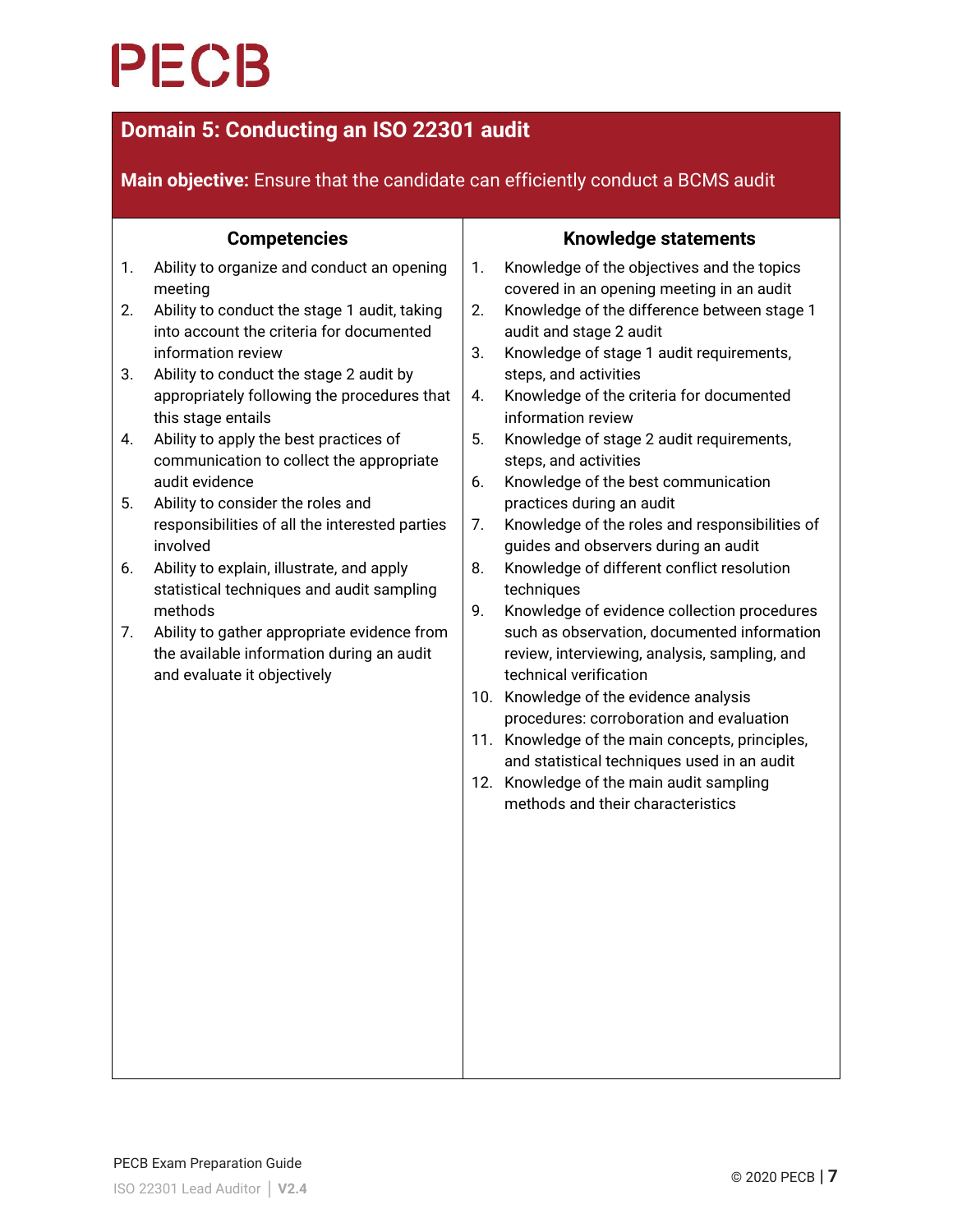### **Domain 6: Closing an ISO 22301 audit**

**Main objective:** Ensure that the candidate is able to conclude a BCMS audit and conduct audit follow-up activities

| <b>Competencies</b><br><b>Knowledge statements</b>                                                                                                                                                                                                                                                                    |  |  |  |  |
|-----------------------------------------------------------------------------------------------------------------------------------------------------------------------------------------------------------------------------------------------------------------------------------------------------------------------|--|--|--|--|
| Ability to explain and follow the evidence<br>1.<br>Knowledge of the evidence evaluation process: to<br>1.<br>evaluation process: drafting audit<br>draft audit findings and to prepare audit<br>findings and preparing audit<br>conclusions<br>conclusions<br>Knowledge of the characteristics and differences<br>2. |  |  |  |  |
| Ability to understand, explain, and<br>between the concepts of conformity, minor<br>2.<br>illustrate the different levels of<br>nonconformity, major nonconformity, anomaly,<br>and observation<br>conformity and the concept of the                                                                                  |  |  |  |  |
| benefit of the doubt in audit<br>3.<br>Knowledge of the guidelines and best practices to<br>draft nonconformity reports<br>Ability to report appropriate audit<br>3.                                                                                                                                                  |  |  |  |  |
| observations in order to help an<br>Knowledge of the guidelines and best practices to<br>4.<br>organization improve the BCMS with<br>draft and report audit observations                                                                                                                                              |  |  |  |  |
| respect to audit rules and principles<br>5.<br>Knowledge of the benefit of the doubt principle<br>Ability to complete audit work<br>and its application in a BCMS audit<br>4.                                                                                                                                         |  |  |  |  |
| documents and conduct quality reviews<br>Knowledge of the guidelines and best practices to<br>6.<br>Ability to draft the audit conclusions and<br>complete audit work documents and perform a<br>5.                                                                                                                   |  |  |  |  |
| present them to the auditee's<br>quality review<br>7.<br>Knowledge of the guidelines and best practices to<br>management<br>Ability to organize and conduct a closing<br>present audit findings and conclusions to the<br>6.                                                                                          |  |  |  |  |
| meeting<br>management of the auditee                                                                                                                                                                                                                                                                                  |  |  |  |  |
| Knowledge of the possible recommendations that<br>Ability to draft an ISO 22301 audit report<br>8.<br>7.<br>and provide and justify a<br>an auditor can issue during the certification audit                                                                                                                          |  |  |  |  |
| recommendation for certification<br>9.<br>Knowledge of the guidelines and best practices to<br>Ability to conduct the activities following<br>evaluate action plans<br>8.                                                                                                                                             |  |  |  |  |
| an initial audit, including the evaluation<br>10. Knowledge of audit follow-ups, surveillance<br>of action plans, follow-up, and<br>audits, and recertification audit requirements,<br>surveillance during the different stages<br>steps, and activities                                                              |  |  |  |  |
| of the BCMS audit<br>11. Knowledge of the conditions for the modification,<br>extension, suspension, or withdrawal of an<br>organization's certification                                                                                                                                                              |  |  |  |  |
|                                                                                                                                                                                                                                                                                                                       |  |  |  |  |
|                                                                                                                                                                                                                                                                                                                       |  |  |  |  |
|                                                                                                                                                                                                                                                                                                                       |  |  |  |  |
|                                                                                                                                                                                                                                                                                                                       |  |  |  |  |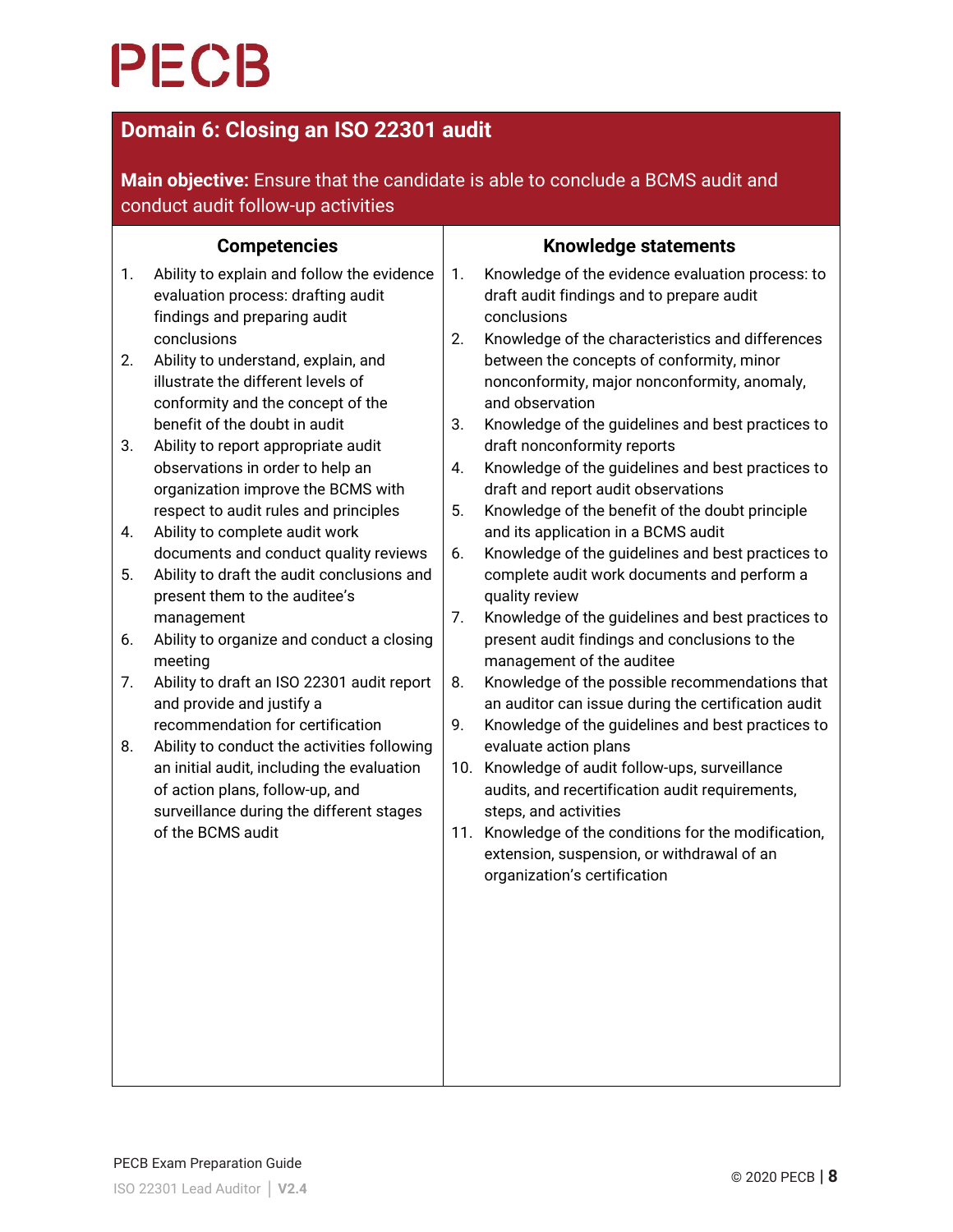### **Domain 7: Managing an ISO 22301 audit program**

**Main objective:** Ensure that the candidate understands how to establish and manage a BCMS audit program

|    | <b>Competencies</b>                                                                            | <b>Knowledge statements</b> |                                                                                                                                |  |  |
|----|------------------------------------------------------------------------------------------------|-----------------------------|--------------------------------------------------------------------------------------------------------------------------------|--|--|
| 1. | Ability to establish an internal audit<br>program based on the recommendations of<br>ISO 19011 | 1.                          | Knowledge of the ISO 19011 definition and<br>recommendations on the internal audit<br>program                                  |  |  |
| 2. | Ability to describe the application of PDCA<br>cycle on an internal audit program              | 2.                          | Knowledge of the correlation between PDCA<br>cycle and the internal audit program                                              |  |  |
| 3. | Ability to explain the roles and<br>responsibilities of the internal audit<br>function         | 3.                          | Knowledge of the roles and responsibilities of<br>individuals managing an internal audit<br>program, as described in ISO 19011 |  |  |
| 4. | Ability to describe the main internal audit<br>services and activities                         | 4.                          | Knowledge of the main internal audit services<br>and activities                                                                |  |  |
| 5. | Ability to ensure the access and<br>independence of the internal audit function                | 5.                          | Knowledge of the principles and main<br>considerations for the independence of the                                             |  |  |
| 6. | Ability to develop short- and long-term<br>planning of internal audit activities               | 6.                          | internal audit function<br>Knowledge of ISO 19011 recommendations                                                              |  |  |
| 7. | Ability to determine the need for resources<br>for the internal audit program                  |                             | with regard to determining audit program<br>resources                                                                          |  |  |
| 8. | Ability to manage internal audit program                                                       | 7.                          | Knowledge of the typical records generated                                                                                     |  |  |
| 9. | records<br>Ability to decide when an internal audit                                            | 8.                          | from the internal audit program<br>Knowledge of the factors that can indicate the                                              |  |  |
|    | program needs to be improved or modified                                                       |                             | need to modify the internal audit program                                                                                      |  |  |
|    |                                                                                                |                             |                                                                                                                                |  |  |
|    |                                                                                                |                             |                                                                                                                                |  |  |
|    |                                                                                                |                             |                                                                                                                                |  |  |
|    |                                                                                                |                             |                                                                                                                                |  |  |
|    |                                                                                                |                             |                                                                                                                                |  |  |
|    |                                                                                                |                             |                                                                                                                                |  |  |
|    |                                                                                                |                             |                                                                                                                                |  |  |
|    |                                                                                                |                             |                                                                                                                                |  |  |
|    |                                                                                                |                             |                                                                                                                                |  |  |
|    |                                                                                                |                             |                                                                                                                                |  |  |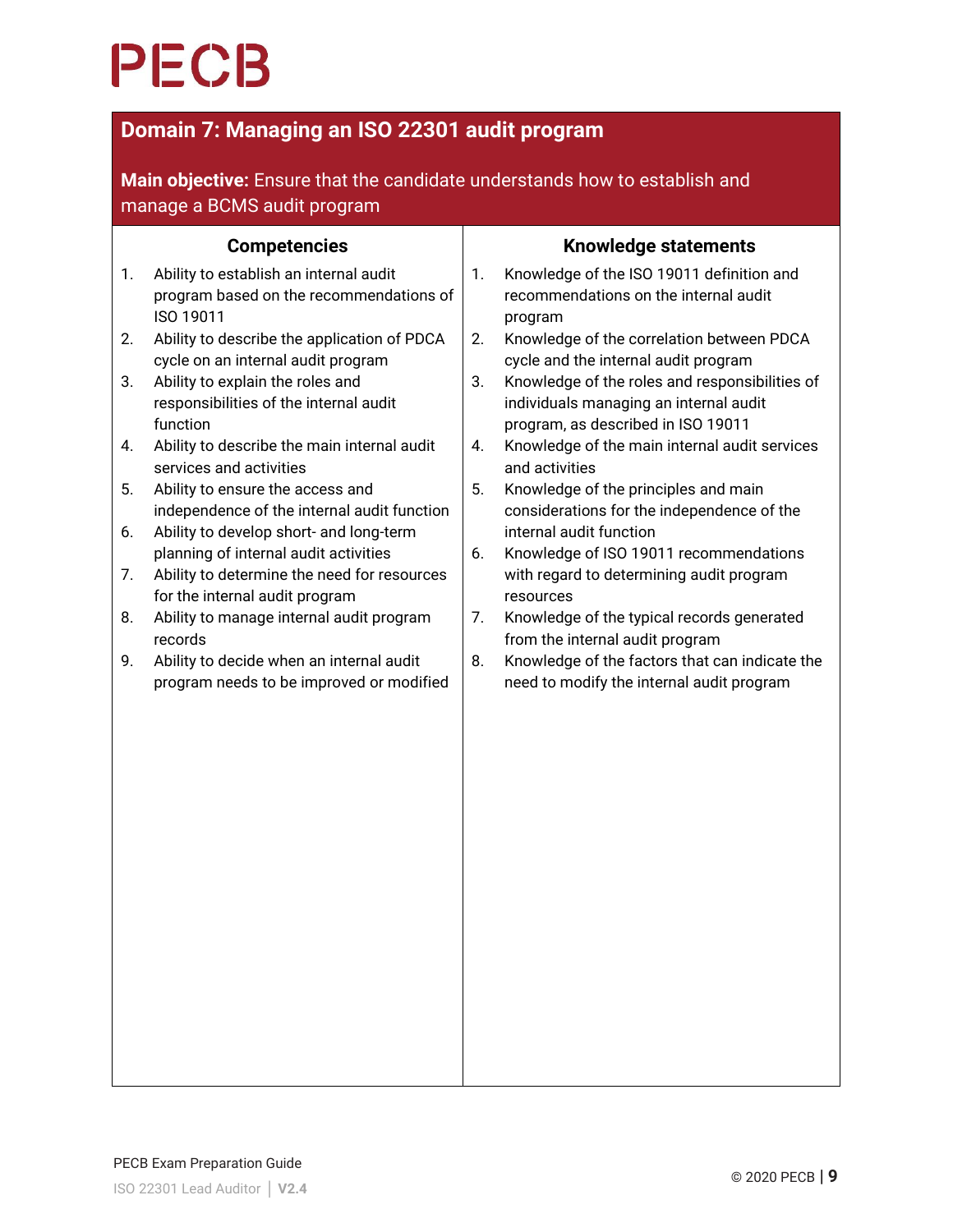Based on the above-mentioned domains and their relevance, 12 questions are included in the exam, as summarized in the table below:

|                    |                                                                                                         |                        | Level of understanding<br>(cognitive/taxonomy) required                     |                                                          |                                                    |                                                             |                                                 |                                            |
|--------------------|---------------------------------------------------------------------------------------------------------|------------------------|-----------------------------------------------------------------------------|----------------------------------------------------------|----------------------------------------------------|-------------------------------------------------------------|-------------------------------------------------|--------------------------------------------|
|                    |                                                                                                         | Points per<br>question | Questions that<br>measure<br>comprehension,<br>application, and<br>analysis | Questions<br>that measure<br>synthesis and<br>evaluation | Number of<br>questions per<br>competency<br>domain | % of the exam<br>devoted to<br>each<br>competency<br>domain | Number of<br>points per<br>competency<br>domain | % of points<br>per<br>competency<br>domain |
|                    | Fundamental<br>principles and<br>concepts of a<br>business<br>continuity<br>management<br>system (BCMS) | 5                      | X                                                                           |                                                          | 1                                                  | 8.33                                                        | 5                                               | 6.67                                       |
|                    | <b>Business</b><br>continuity<br>management<br>system (BCMS)                                            | 10                     | X                                                                           |                                                          | 1                                                  | 8.33                                                        | 10                                              | 13.34                                      |
|                    | Fundamental<br>audit concepts<br>and principles                                                         | 5                      | $\pmb{\mathsf{X}}$                                                          |                                                          |                                                    |                                                             |                                                 |                                            |
|                    |                                                                                                         | 5                      |                                                                             | X                                                        | 3                                                  | 24.99                                                       | 15                                              | 20.01                                      |
|                    |                                                                                                         | 5                      |                                                                             | X                                                        |                                                    |                                                             |                                                 |                                            |
| Competency domains | Preparing an ISO<br>22301 audit                                                                         | 5                      | X                                                                           |                                                          | 1                                                  | 8.33                                                        | 5                                               | 6.67                                       |
|                    | Conducting an<br>ISO 22301 audit                                                                        | 5                      |                                                                             | X                                                        |                                                    |                                                             |                                                 |                                            |
|                    |                                                                                                         | 5                      | $\pmb{\mathsf{X}}$                                                          |                                                          | 4                                                  | 33.32                                                       | 25                                              | 33.35                                      |
|                    |                                                                                                         | 5                      | $\mathsf{\chi}$                                                             |                                                          |                                                    |                                                             |                                                 |                                            |
|                    |                                                                                                         | 10                     | $\pmb{\mathsf{X}}$                                                          |                                                          |                                                    |                                                             |                                                 |                                            |
|                    | Closing an ISO<br>22301 audit                                                                           | 10                     |                                                                             | X                                                        | 1                                                  | 8.33                                                        | 10                                              | 13.34                                      |
|                    | Managing an<br>ISO 22301 audit<br>program                                                               | 5                      |                                                                             | X                                                        | 1                                                  | 8.33                                                        | 5                                               | 6.67                                       |
|                    | <b>Total points</b>                                                                                     | 75                     |                                                                             |                                                          |                                                    |                                                             |                                                 |                                            |
|                    | Number of questions per level<br>of understanding                                                       |                        | 6                                                                           | 6                                                        |                                                    |                                                             |                                                 |                                            |
|                    | % of the exam devoted to each<br>level of understanding<br>(cognitive/taxonomy)                         |                        | 50.00                                                                       | 50.00                                                    |                                                    |                                                             |                                                 |                                            |

The exam passing score is **70%**.

After successfully passing the exam, candidates will be able to apply for the "PECB Certified ISO 22301 Lead Auditor" credential depending on their level of experience.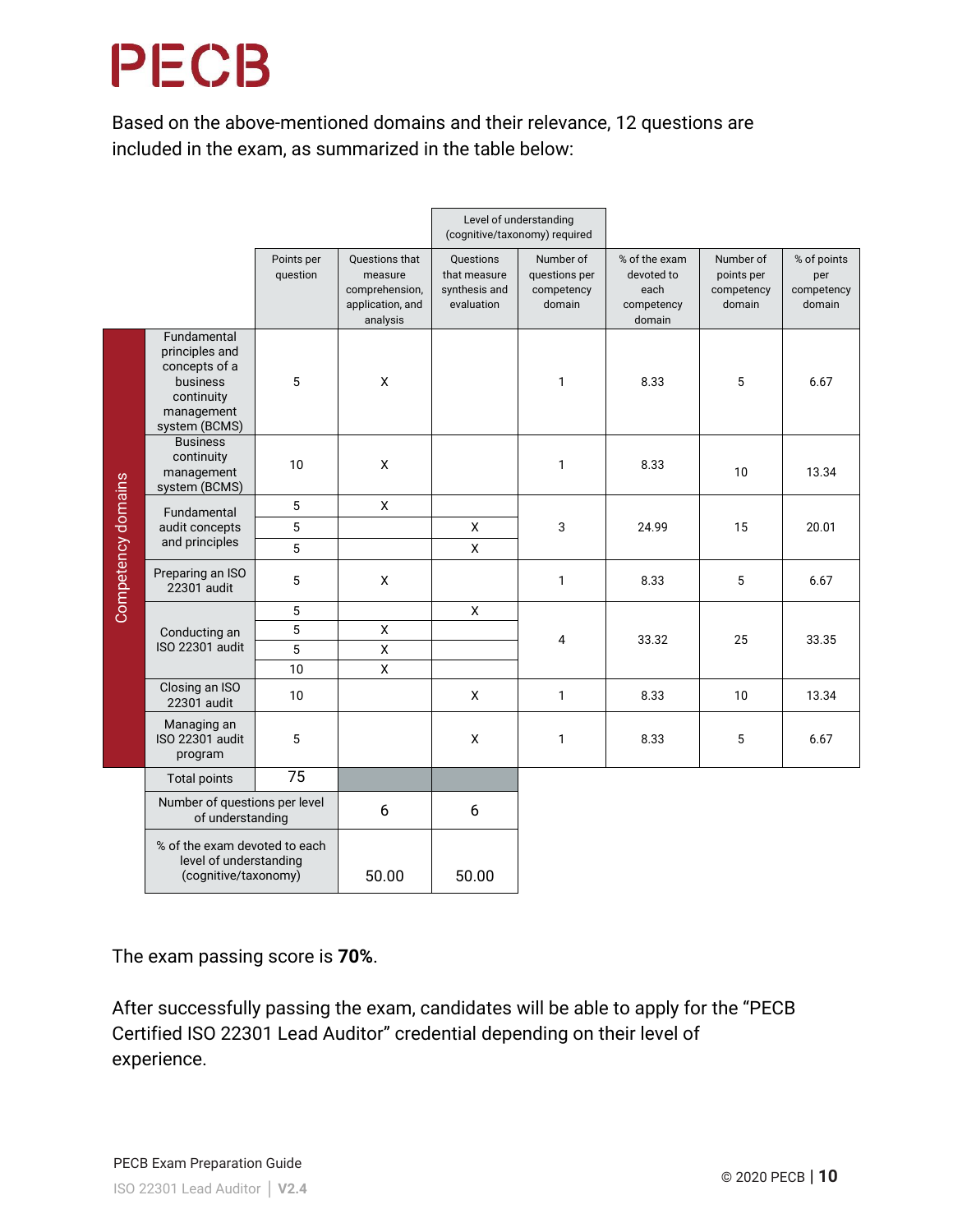

#### **Taking the Exam**

#### **General Information on the Exam**

Candidates are required to arrive/be present at least 30 minutes before the exam starts. Candidates who arrive late will not be given additional time to compensate for the late arrival and may not be allowed to sit for the exam.

Candidates are required to bring a valid identity card (a national ID card, driver's license, or passport) and show it to the invigilator.

If requested on the day of the exam (paper-based exams), additional time can be provided to candidates taking the exam in a non-native language, as follows:

- 10 additional minutes for Foundation exams
- 20 additional minutes for Manager exams
- 30 additional minutes for Lead exams

#### **PECB Exam Format and Type**

**1. Paper-based:** Exams are provided on paper, where candidates are not allowed to use anything but the exam paper and a pen. The use of electronic devices, such as laptops, tablets, or phones, is not allowed. The exam session is supervised by a PECB approved Invigilator at the location where the Reseller has organized the training course.

**2. Online**: Exams are provided electronically via the PECB Exams application. The use of electronic devices, such as tablets and cell phones, is not allowed. The exam session is supervised remotely by a PECB Invigilator via the PECB Exams application and an external/integrated camera.

For more detailed information about the online format, please refer to the [PECB Online](https://pecb.com/help/wp-content/uploads/2018/06/Preparing-for-your-PECB-Online-Exam-Guide.pdf)  [Exam Guide](https://pecb.com/help/wp-content/uploads/2018/06/Preparing-for-your-PECB-Online-Exam-Guide.pdf).

PECB exams are available in two types:

- 1. Essay-type question exam
- 2. Multiple-choice question exam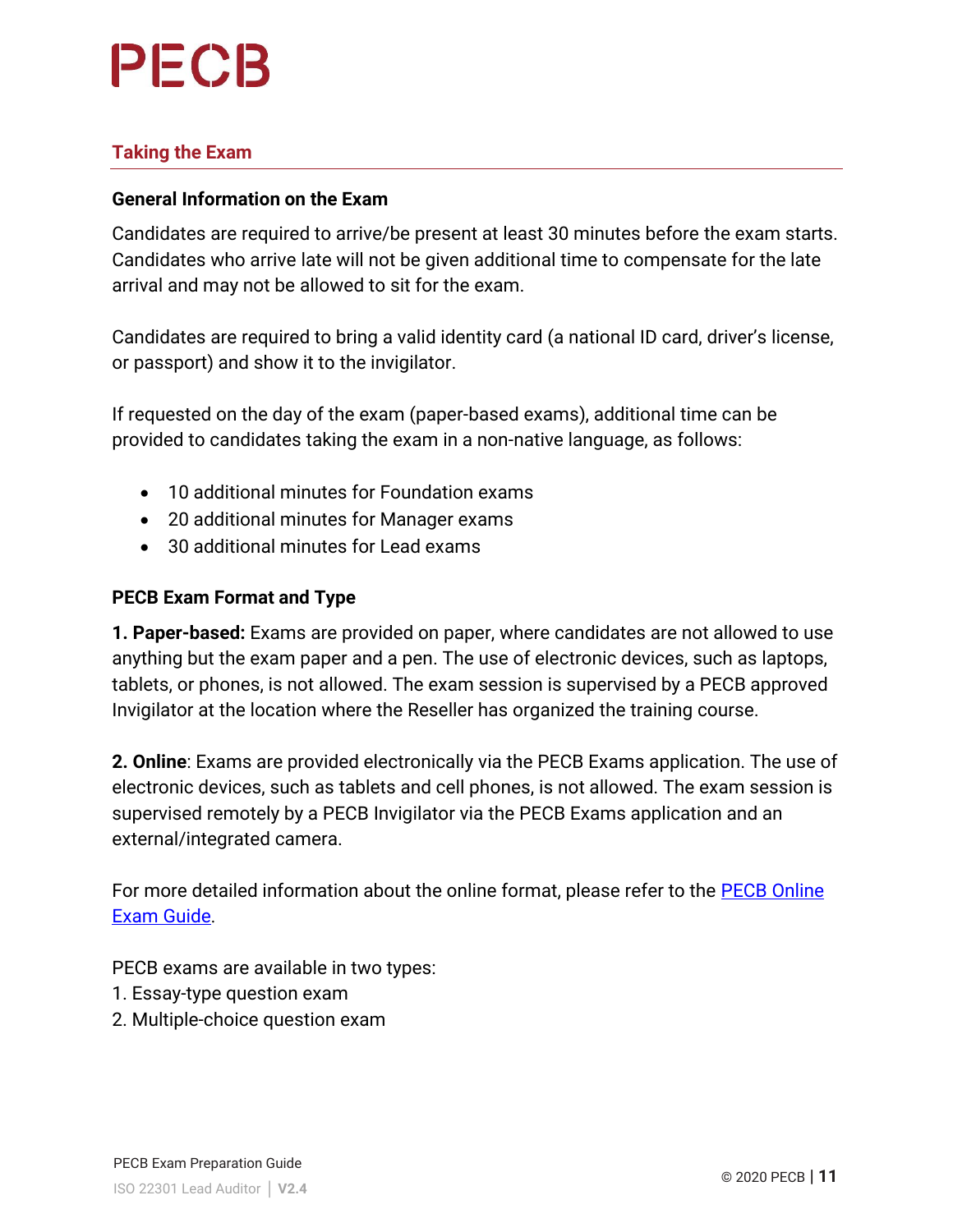This exam comprises essay-type questions. They are used to determine and evaluate whether a candidate can clearly answer questions related to the defined competency domains. Additionally, problem-solving techniques and arguments that are supported with reasoning and evidence will also be evaluated.

The exam is open book and is not intended to measure memorizing or recalling information. It aims to evaluate candidates' comprehension, analytical skills, and applied knowledge. Therefore, candidates are required to provide logical and convincing answers and explanations in order to demonstrate that they have understood the content and the main concepts of the competency domains.

Since the exam is "open book," candidates are authorized to use the following reference materials:

- A hard copy of ISO 22301 standard
- Training course materials(accessed through PECB Exams app and/or printed)
- Any personal notes made by the candidate during the training course(accessed through PECB Exams app and/or printed)
- A hard copy dictionary

Any attempts to copy, collude, or otherwise cheat during the exam session will automatically lead to failure of the exam.

PECB exams are available in English and other languages. For the availability of the exam in a particular language, please contact [examination@pecb.com.](mailto:examination@pecb.com)

**Note:** PECB will progressively transition to multiple-choice exams. They will also be open book and comprise scenario-based questions that will allow PECB to evaluate candidates' knowledge, abilities, and skills to use information in new situations (apply), draw connections among ideas (analyze), and justify a stand or decision (evaluate). All PECB multiple-choice exams have one question and three alternatives, of which only one is correct.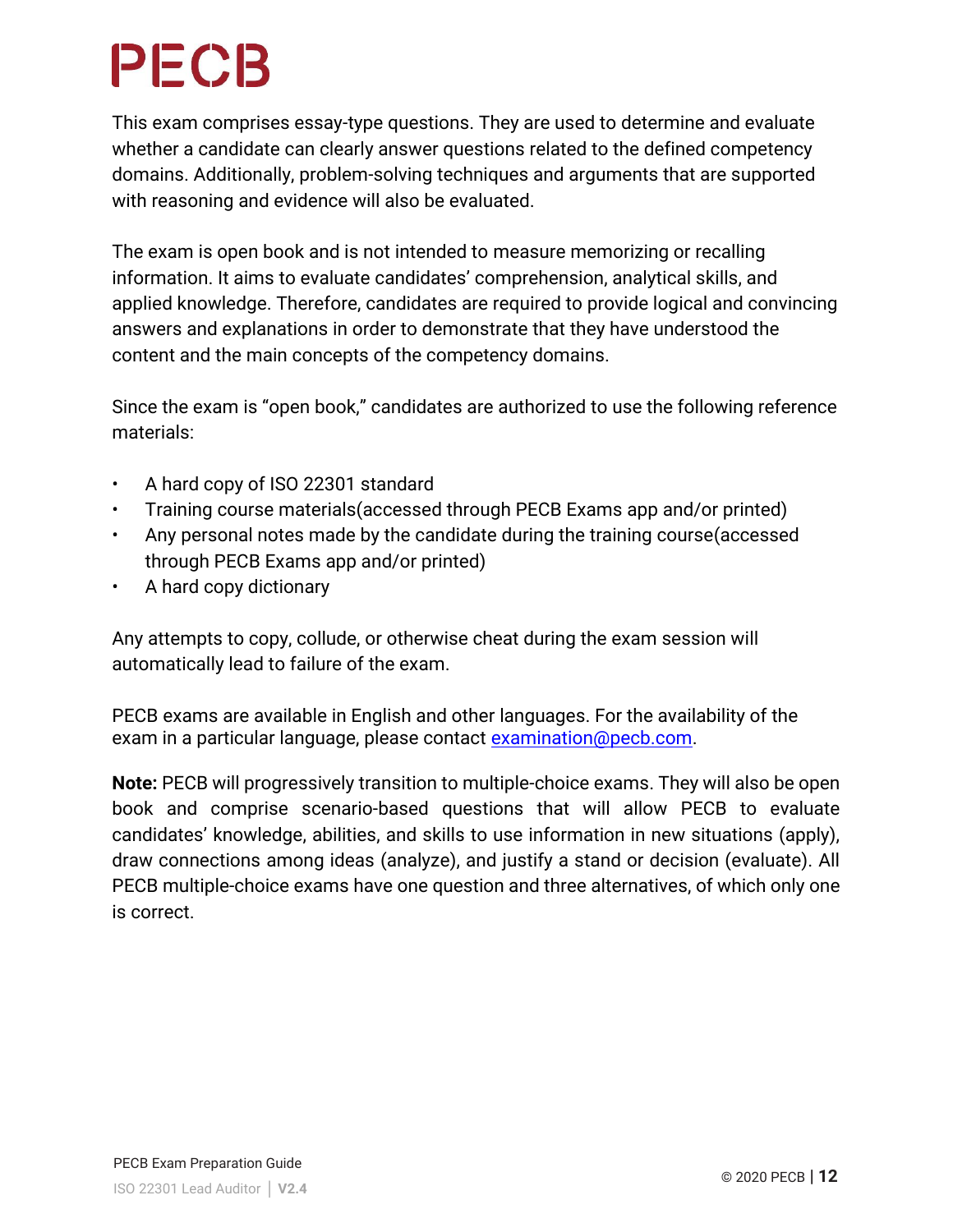#### **Receiving the Exam Results**

Exam results will be communicated via email. The only possible results are *pass* and *fail;* no specific grade will be included.

- The time span for the communication starts from the exam date and lasts three to eight weeks for essay type exams and two to four weeks for multiple-choice paper-based exams
- For online multiple-choice exams, candidates receive their results instantly

Candidates who successfully complete the exam will be able to apply for one of the credentials of the respective certification scheme.

For candidates who fail the exam, a list of the domains where they have performed poorly will be added to the email to help them prepare better for a retake.

Candidates that disagree with the results may request for a re-evaluation by writing to [results@pecb.com](mailto:results@pecb.com) within 30 working days of receiving the results. Re-evaluation requests received after 30 days will not be processed. If candidates do not agree with the results of the reevaluation, they have 30 working days from the date when they received the reevaluated exam results to file a complaint through the [PECB Ticketing](https://pecb.com/en/ticketInfo/support#support_tab_1)  [System.](https://pecb.com/en/ticketInfo/support#support_tab_1) Complaints received after 30 days will not be processed.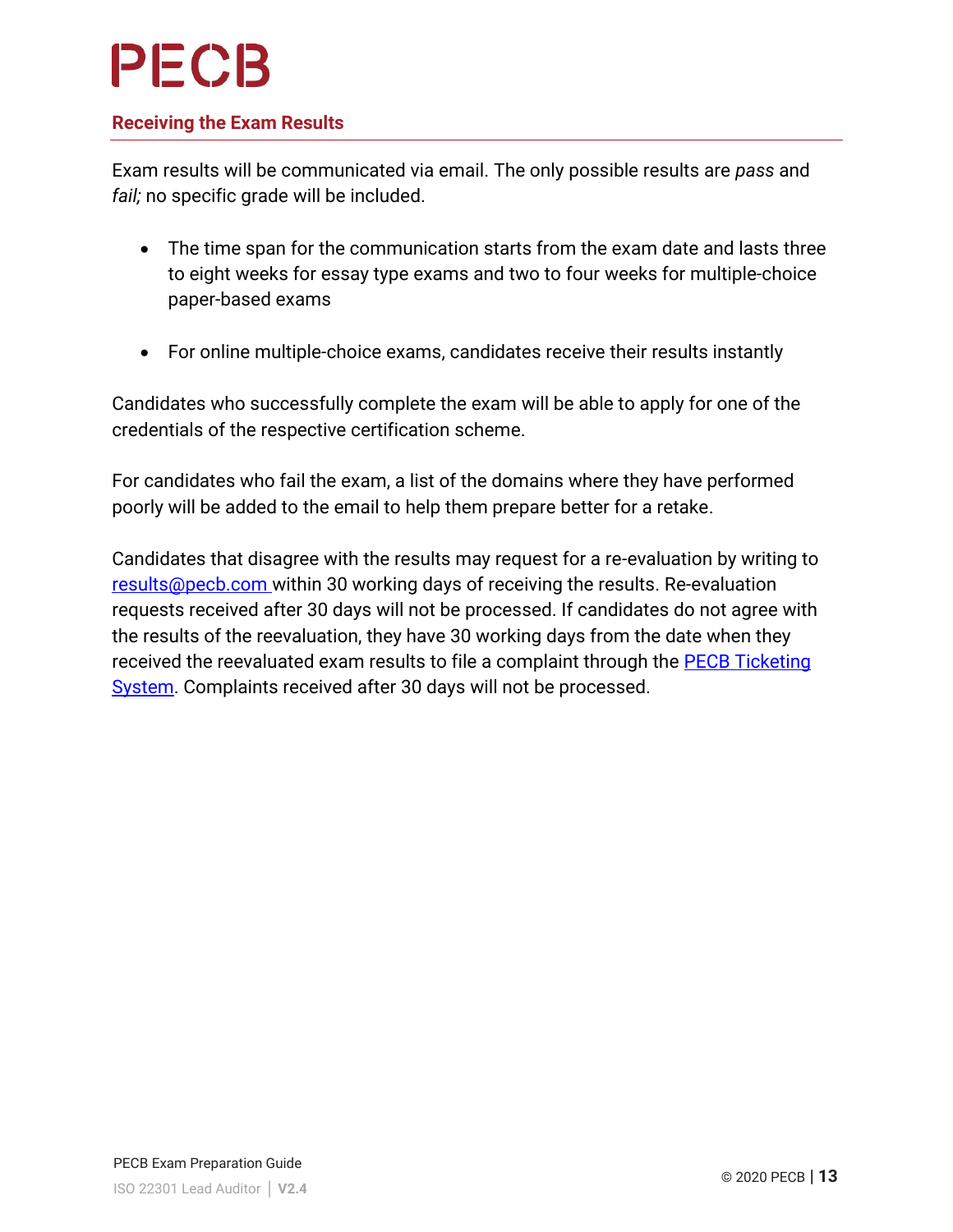#### **Exam Retake Policy**

There is no limit on the number of times that a candidate may retake an exam. However, there are certain limitations in terms of the allowed time frames between exam retakes.

 If a candidate does not pass the exam on the 1st attempt, they must wait 15 days from the initial date of the exam for the next attempt (1st retake). Retake fees apply.

*Note: Candidates who have completed the training course but failed the exam are eligible to retake the exam once for free within a 12-month period from the initial date of the exam.*

• If a candidate does not pass the exam on the 2nd attempt, they must wait three months after the initial date of the exam for the next attempt (2nd retake). Retake fees apply.

*Note: For candidates that fail the exam in the 2nd retake, PECB recommends them to attend a training course in order to be better prepared for the exam.*

- If a candidate does not pass the exam on the 3rd attempt, they must wait six months after the initial date of the exam for the next attempt (3rd retake). Retake fees apply.
- After the 4th attempt, the waiting period for further retake exams is 12 months from the date of the last attempt. Retake fees apply.

To arrange exam retakes (date, time, place, costs), candidates need to contact the PECB Reseller/Distributor who has initially organized the session.

#### **Reschedule the Exam**

For any changes with regard to the exam date, time, location, or other details, please contact [examination@pecb.com.](mailto:examination@pecb.com)

#### **Closing a Case**

If a candidate does not apply for the certificate within three years, their case will be closed. Candidates whose case has been closed due to the expiration of the certification period have the right to request to reopen their case. However, PECB will no longer be responsible for any changes in the conditions, standards, policies, candidate handbook, or exam preparation guide that were applicable before the case was closed. A candidate requesting their case to reopen must do so in writing and pay the required fee.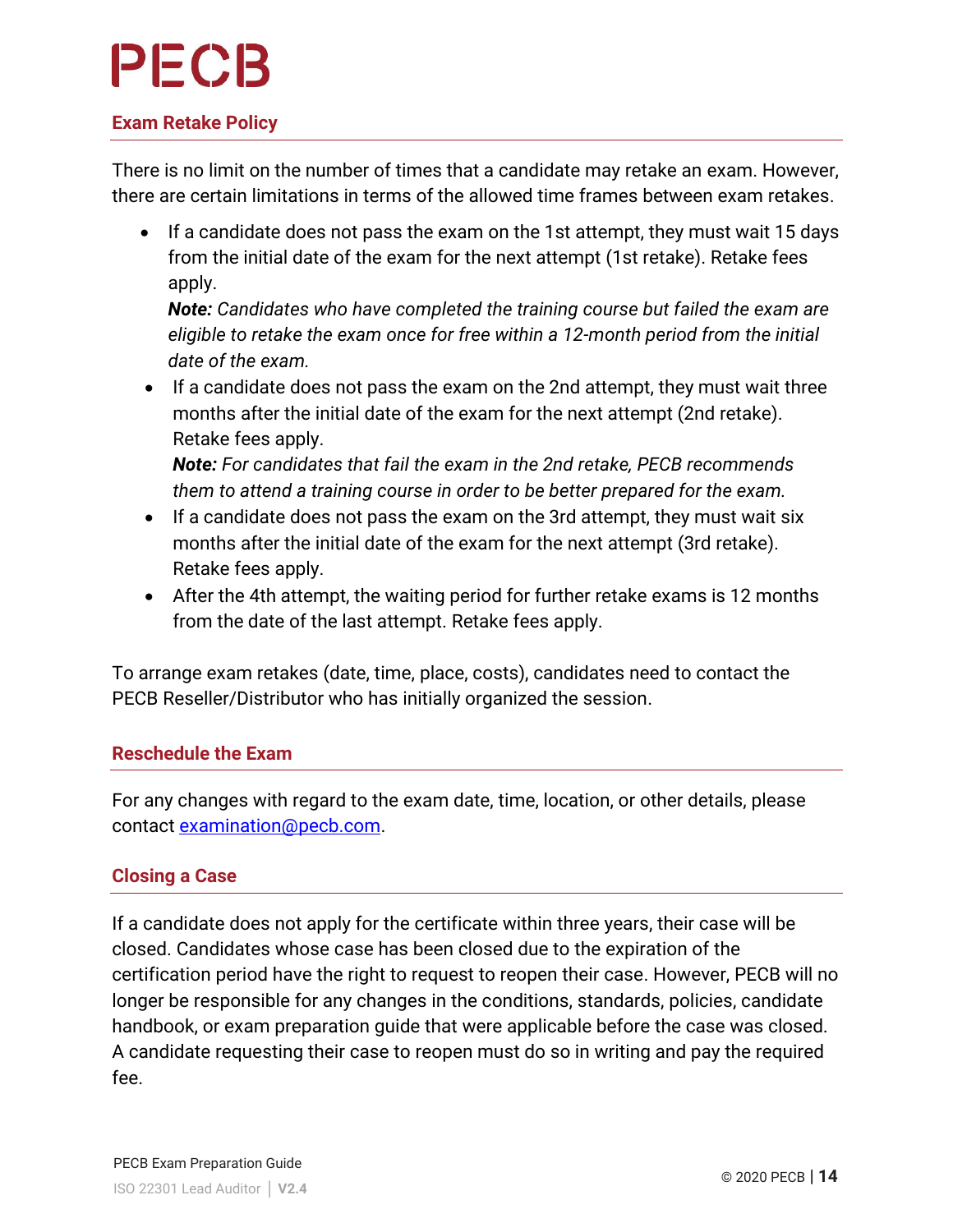#### **Exam Security**

A significant component of a successful and respected professional certification credential is maintaining the security and confidentiality of the exam. PECB relies upon the ethical behavior of certificate holders and applicants to maintain the security and confidentiality of PECB exams. Any disclosure of information about the content of PECB exams indicates violation of PECB's Code of Ethics. PECB will take action against individuals who violate PECB Policies and the Code of Ethics. These actions include permanently barring individuals from pursuing PECB credentials and revoking the awarded credentials. PECB will also pursue legal action against individuals or organizations who infringe upon its copyrights, proprietary rights, and intellectual property.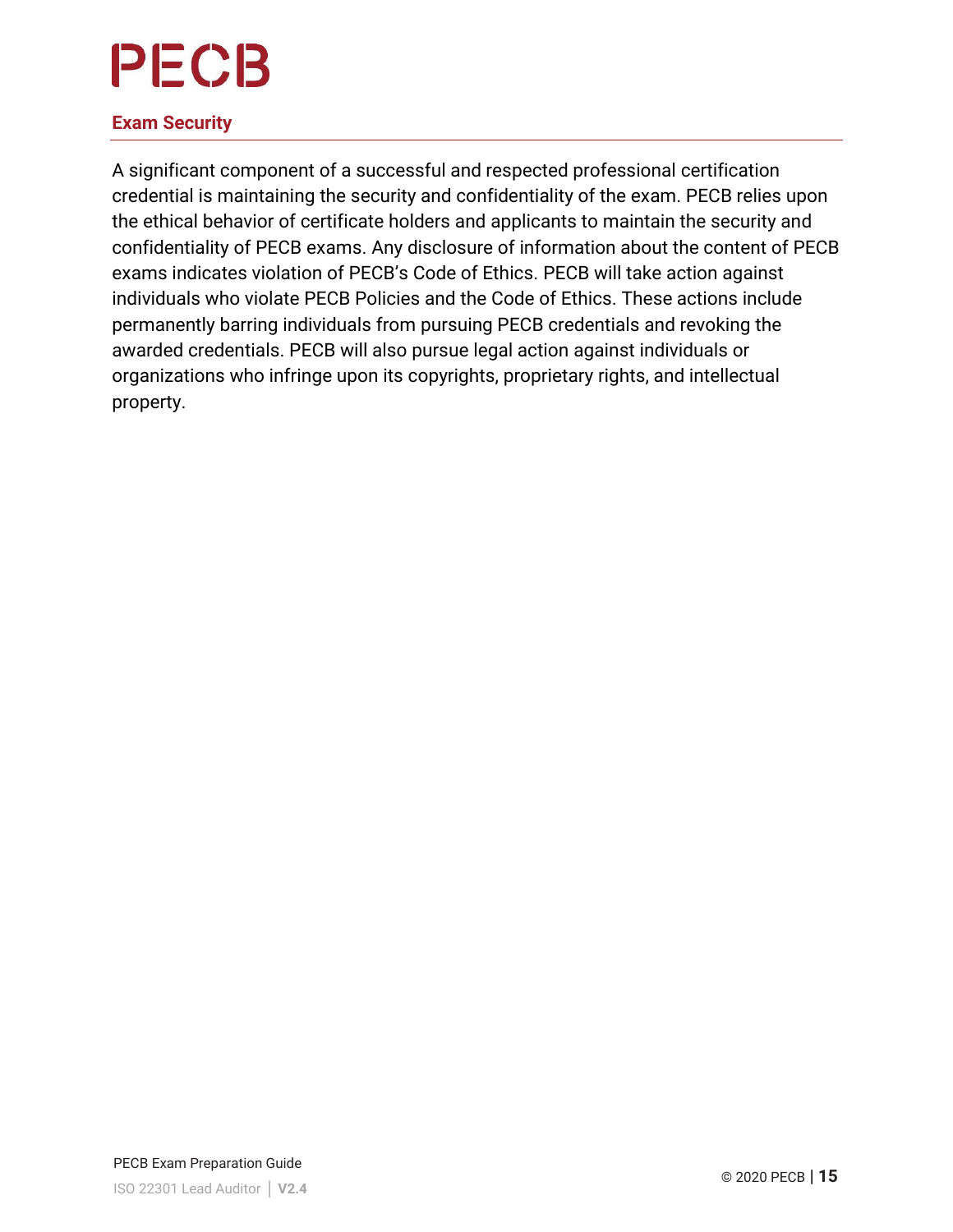### **Sample Exam Questions**

#### **Question 1:**

List at least five pieces of evidence that an organization can provide in order to demonstrate conformity with clause 8.2 Business impact analysis and risk assessment of ISO 22301.

#### **Possible answer:**

*To prove conformity to the requirements of clause 8.2 of ISO 22301, an organization must provide the following evidence:*

- *The identified impact types and criteria relevant to the specific context of the organization*
- *The identified activities that are critical to the provision of products and services*
- *Documented evaluation process for determining continuity and recovery priorities, objectives, and targets*
- *Business impact analysis (BIA) report*
- *Risk assessment results*

#### **Question 2:**

Provide at least two pieces of evidence that would be sufficient to verify an organization's conformity to the following clauses of ISO 22301.

#### **Possible answer:**

*Clause 6.1.2 Addressing risks and opportunities*

- *Planned actions on how to address the identified risks and opportunities*
- *Evaluation reports of the actions taken*